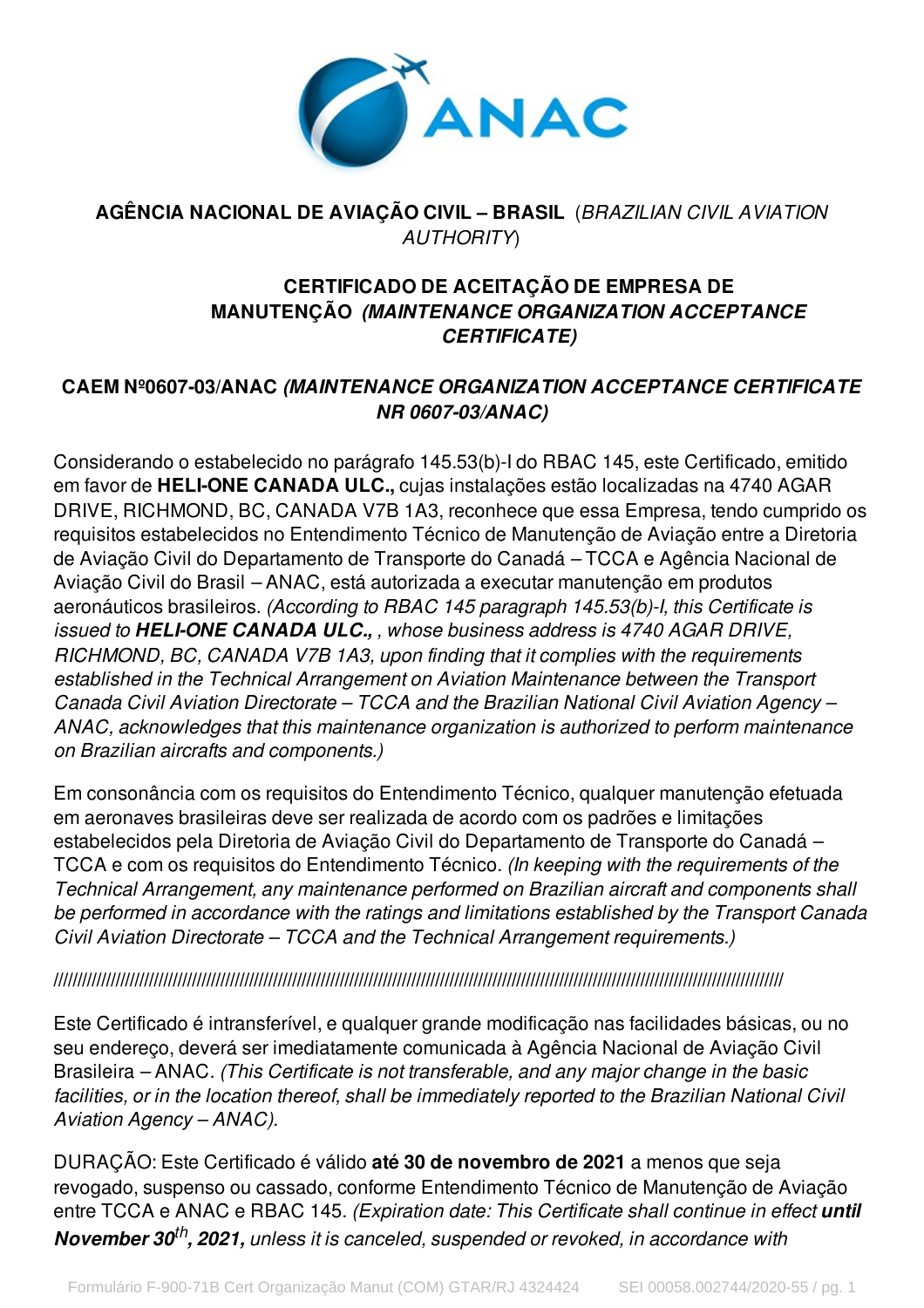### ROBSON RIBEIRO DA SILVA - *Deputy Airworthiness Technical Manager of Rio de Janeiro*



Documento assinado eletronicamente por Robson Ribeiro da Silva, Especialista em Regulação de Aviação Civil, em 11/05/2020, às 09:11, conforme horário oficial de Brasília, com fundamento no art. 6º, § 1º, do [Decreto](http://www.planalto.gov.br/ccivil_03/_Ato2015-2018/2015/Decreto/D8539.htm) nº 8.539, de 8 de outubro de 2015.



A autenticidade deste documento pode ser conferida no site [https://sei.anac.gov.br/sei/autenticidade](https://sei.anac.gov.br/sei/controlador_externo.php?acao=documento_conferir&id_orgao_acesso_externo=0), informando o código verificador 4324424 e o código CRC 8EFF72D1.

**Referência:** Processo nº 00058.002744/2020-55 SEI nº 4324424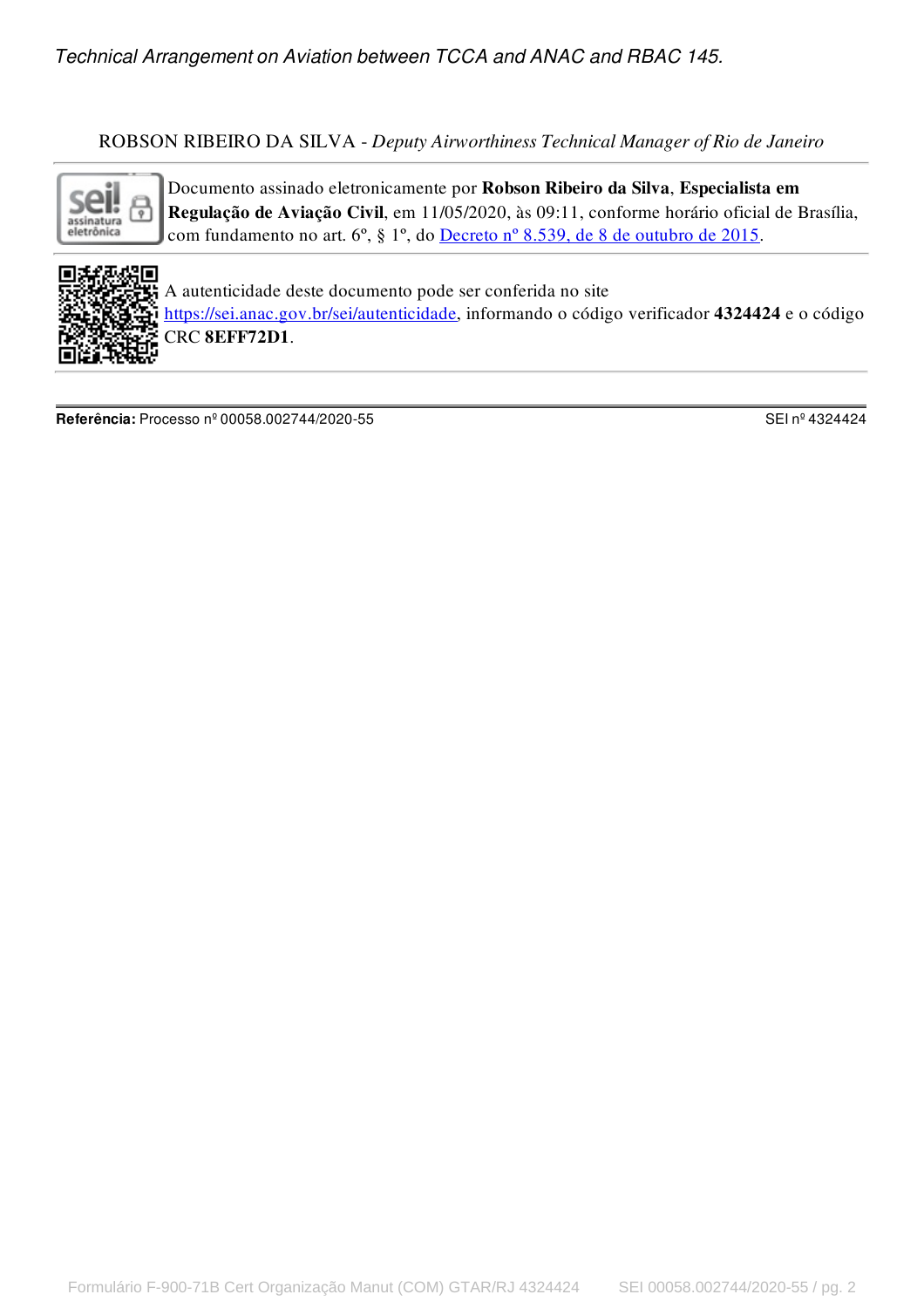

#### AGÊNCIA NACIONAL DE AVIAÇÃO CIVIL Setor Comercial Sul - Quadra 09 - Lote C - Edifício Parque Cidade Corporate - Torre A (1º ao 7º andar) Brasília - DF – CEP: 70.308-200 - www.anac.gov.br

Ofício nº 2135/2021/GTOM/GCAC/SPO-ANAC

Rio de Janeiro, 13 de julho de 2021.

Mr./Mrs. RALF SCHMIDT ACCOUNTABLE EXECUTIVE HELI-ONE CANADA ULC. 4740 AGAR DRIVE, RICHMOND, BC CANADA V7B 1A3

# **Subject: Certificate CAEM Period Extension, under TA-M between ANAC-Brazil and TCCA-Canada**

Reference: Process Nº 00058.036703/2021-43

Dear Sir/Madam,

- 1. In order to prevent lack of support to Brazilian operators, while the Implementation Procedures for the Technical Arrangement on Aviation Maintenance (TA-M) is under revision process by TCCA and ANAC and considering the workload caused by the COVID-19 pandemic, the two authorities have agreed to extend current expiry dates by an additional 18 months. Therefore, your Brazilian Maintenance Organization Certificate (CAEM) **0607-03 /ANAC** (expiring on 30 NOV 2021) is valid until **31 MAY 2023**.
- 2. This letter will serve as proof of such certificate period extension on further TCCA or ANAC inspections/audits.
- 3. This process can be tracked by the number 00058.036703/2021-43 and whenever a communication related to this topic is done, you shall mention it. Additional information regarding this subject can be given by email at foreign145@anac.gov.br and gtom.spo@anac.gov.br.

Yours sincerely,



Documento assinado eletronicamente por Rodrigo Viana Torres, Gerente Técnico de Certificação de Organizações de Manutenção, em 16/07/2021, às 17:50, conforme horário oficial de Brasília, com [fundamento](http://www.planalto.gov.br/ccivil_03/_ato2019-2022/2020/decreto/D10543.htm) no art. 4º, do Decreto nº 10.543, de 13 de novembro de 2020.

A autenticidade deste documento pode ser conferida no site [https://sei.anac.gov.br/sei/autenticidade](https://sei.anac.gov.br/sei/controlador_externo.php?acao=documento_conferir&id_orgao_acesso_externo=0), informando o código verificador 5950571 e o código